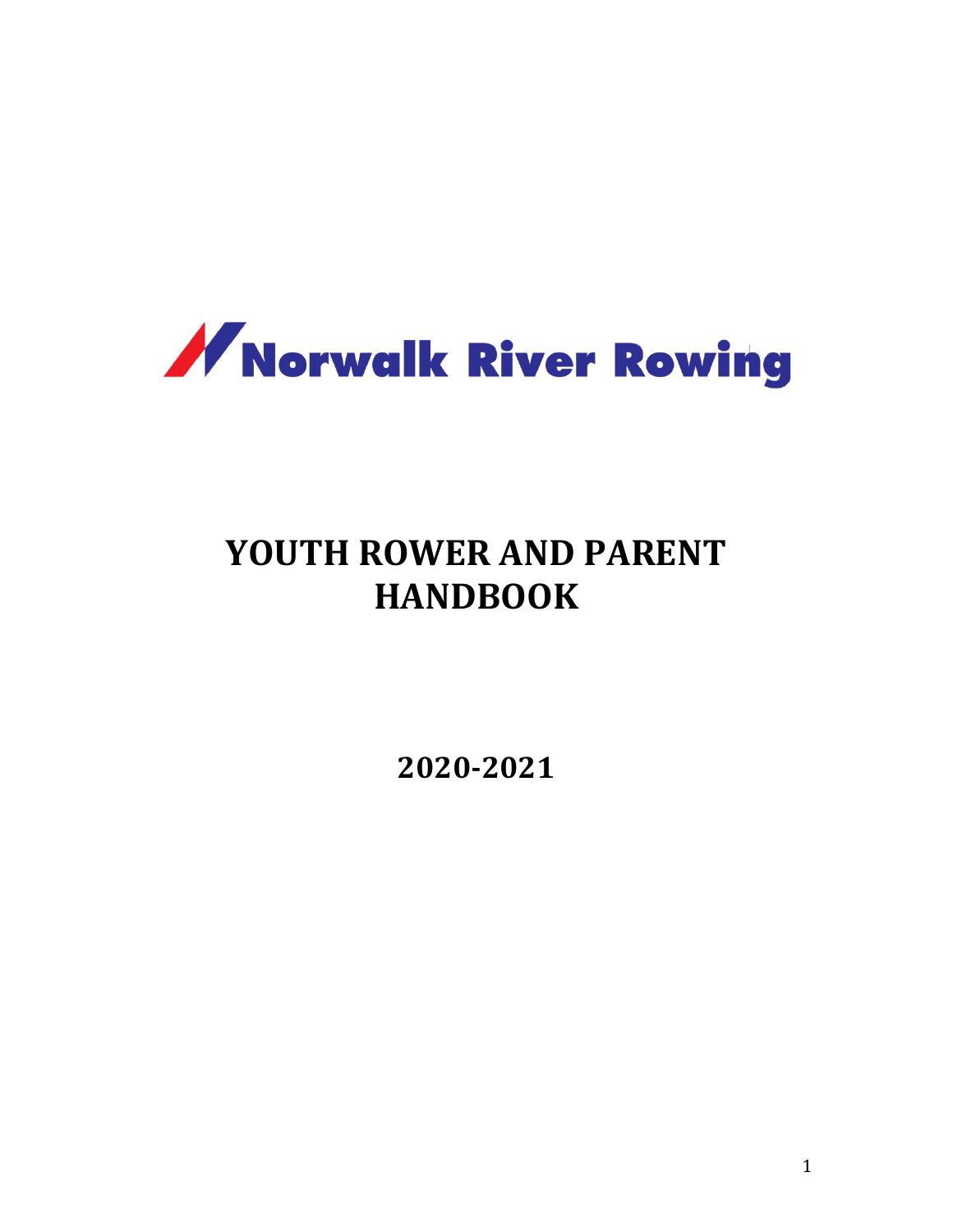# **PART I Introduction**

# **Who We Are**

The Norwalk River Rowing Association (NRRA), a 501(c)(3) is Fairfield County's oldest community rowing center. Its purpose is to promote excellence in the sport of rowing by offering programs that provide educational and athletic opportunities to participants of all ages, abilities, and incomes. NRRA's vision is to build one of the very best community rowing venues by delivering well-coached and well-equipped programs from beginner and recreational to competitive that foster a lifelong love of the sport.

This handbook contains information to help new and experienced rowers and their families understand the exciting sport of rowing, all facets of the club, and the expectations of both. It outlines policies and procedures that govern the day-to-day activities of the NRRA Youth Program. Families should familiarize themselves with all of the information contained in this document. If you have any questions or concerns, please do not hesitate to contact NRRA's executive director, board members, or veteran parents. Information is also listed on the website: www.norwalkriverrowing.org.

# **History**

Dr. Ralph E. Sloan, a former superintendent of the Norwalk Public Schools; Norman Weinberger M.D., a Norwalk Pediatrician, and a few local residents, founded NRRA in 1986. The club was built to provide rowing opportunities for adults and youth of all experience levels and backgrounds. What began as a small group of enthusiastic rowers grew into an organization that now serves over 400 people yearly from throughout southwest Connecticut and New York. Rowers range in age from twelve years old to well in to their eighties. Many of the founding members, such as Dr. Weinberger, continue to actively participate in NRRA's ventures to this day.

The Youth Program was officially founded two years after its inception in 1988 with the goal of developing a competitive high school team, the first rowing program in Fairfield County catered to developing high school-aged youth. Since then, NRRA has grown to include a variety of other programs, including Learn-to-Row courses and Development teams that are geared toward the instruction of middle school student athletes.

# Matthew Zucker Memorial Fund

Matthew Zucker was a member of the Norwalk River Rowing Association (NRRA) Youth Rowing Program from 1994 to 1996. Though he did not consider himself an athlete, his rowing experience was instrumental in improving his self-discipline and self-confidence, giving him a focus he soon grew to embrace. Matthew developed close relationships with his fellow rowers, relationships which sustained him when he fell victim to brain cancer shortly before his high school graduation until his passing in 1998.



Matthew's family established the Matthew Zucker Memorial Fund (MZMF) within the Norwalk River Rowing Association to promote youth rowing and provide scholarships for students who require financial assistance in order to row. Matthew's memory lives on in the ability of this Fund to provide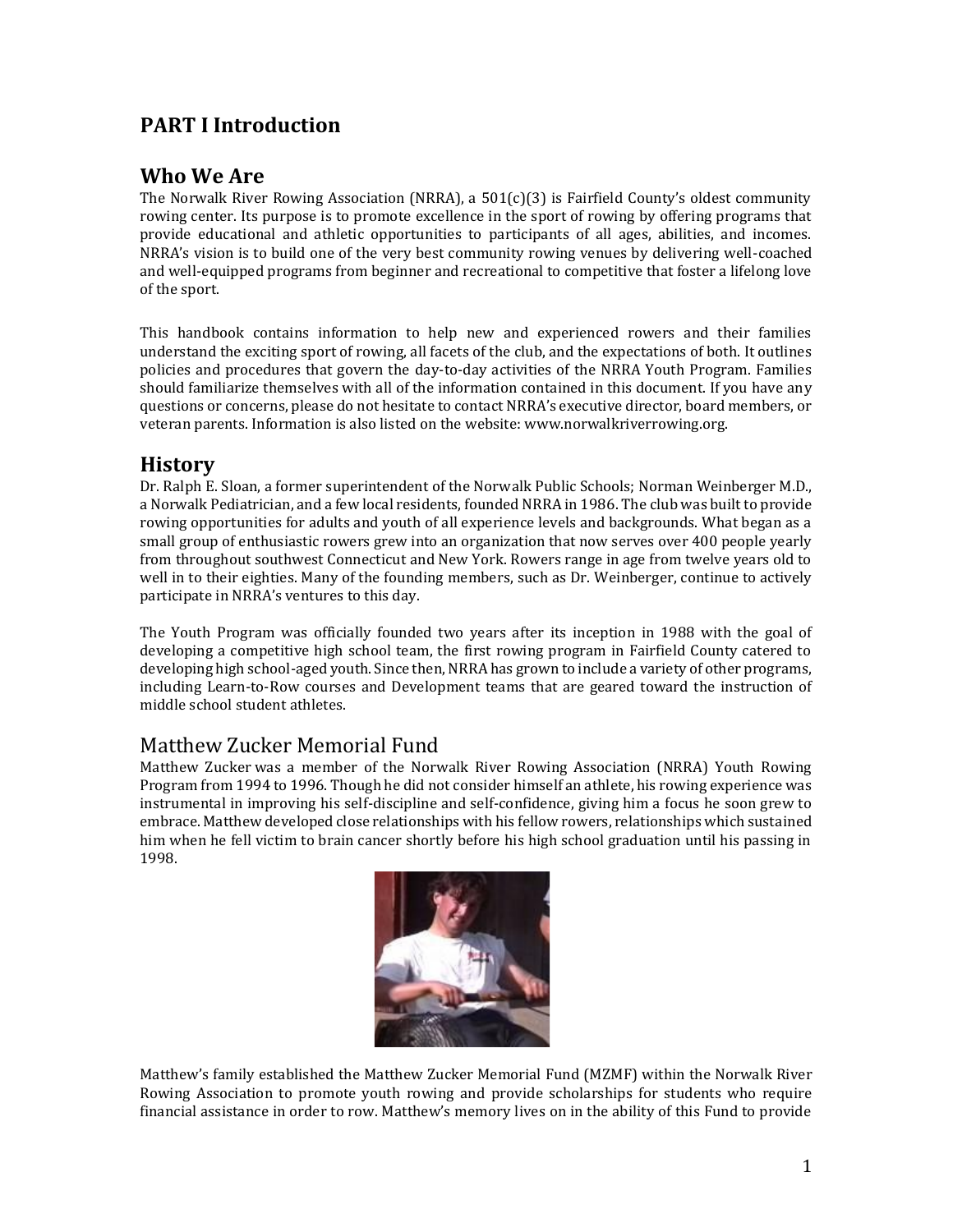the opportunity to row, and experience the joy that it brought Matthew, to those who otherwise could not afford it.

Funds for the MZMF are raised by donation and various fundraising events and activities, the largest being the annual Erg-A-Thon held in his name. The Erg-A–Thon allows our community of rowers, both youth and adult, to raise money for completing a set distance on a rowing machine, known as an ergometer (erg). The goal each year is for our members to collectively reach 1.5 million meters. Donations toward this goal are solicited from family, friends, neighbors, classmates, teachers, coworkers, and more. In engaging a broader community through this fundraiser, NRRA aims to share its commitment to rowing and the desire for others to join this special community. All youth team rowers participate in this event in honoring the memory and determination of one of our own.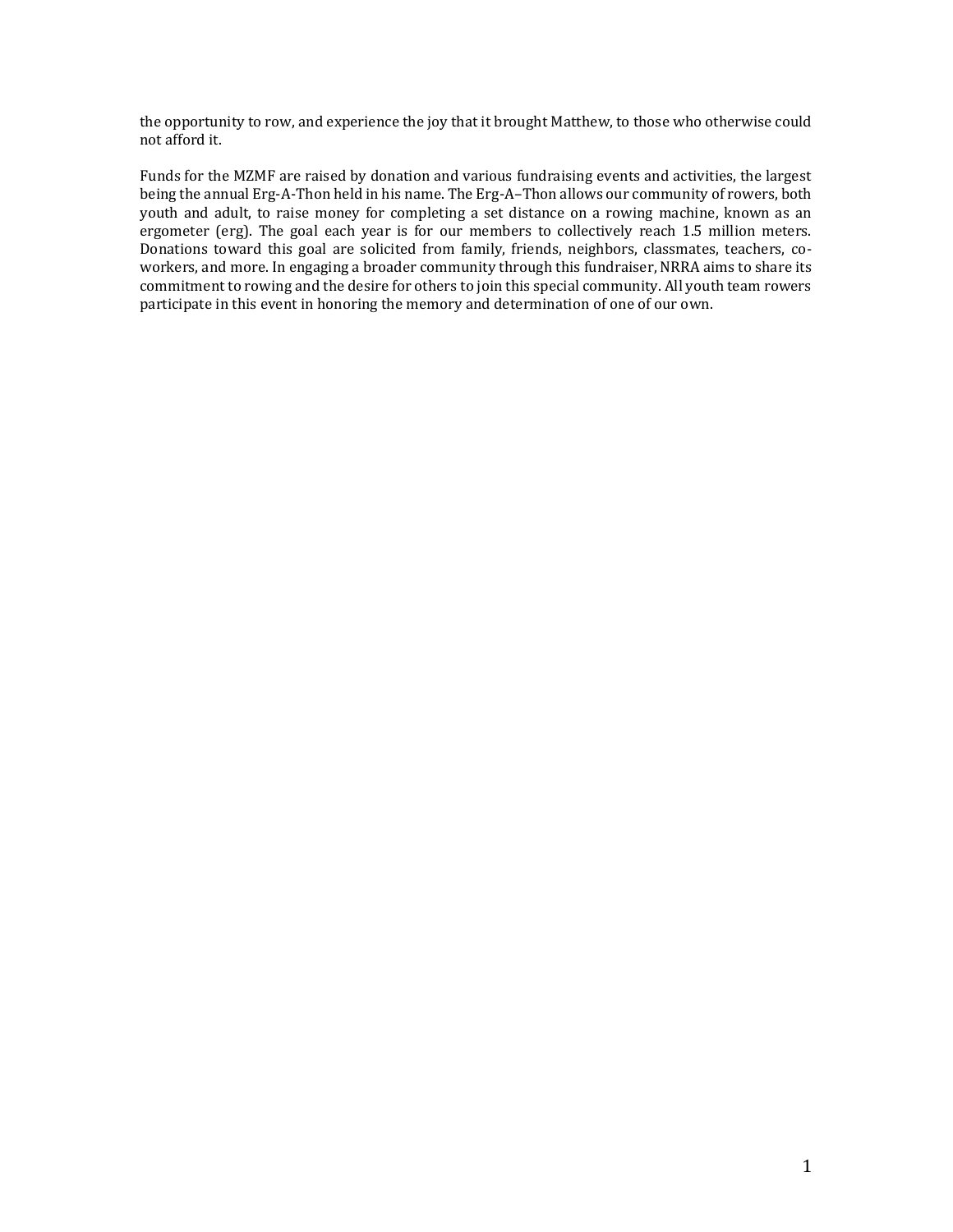# **PART II - CODE OF CONDUCT**

#### *PARTICIPATION ON THE TEAM IS A PRIVILEGE, NOT A RIGHT, AND SHOULD BE TREATED AS SUCH.*

Therefore, participation in NRRA programs requires rowers to abide by the following code of conduct, a promise that they commit to upon signing and returning the mandatory Statement of Understanding regarding this code. Depending upon the severity of a violation, the rower may be subject to disciplinary action deemed appropriate by the coaching staff and Executive Director.

Student-athletes, coaches, and all participants in the NRRA are expected to represent themselves and their team with honesty, integrity, and character whether it is academically, athletically, or socially. Participation, with its many benefits also brings with it a responsibility to be positive and effective members of the team, NRRA, and the broader community.

NRRA strives to establish and maintain an environment where student-athletes have an opportunity to learn, practice, and compete free from harassment, hazing, and inappropriate conduct. This Code of Conduct sets forth the basic standards by which all participants in NRRA programs - including but not limited to athletes, coaches, parents and volunteers - are required to maintain in order to participate in NRRA rowing programs and related activities.

# **General Guidelines:**

### **Student-Athlete Expectations**

- 1. Respect their teammates, coaches, competitors, and other rowers, along with personal and club property. This includes NRRA's and other organizations' facilities and equipment, transportation and lodging facilities, and the personal property of all other individuals. Respect takes many forms; undermining a coach or teammate, either verbally or through one's actions, will not be tolerated.
- 2. Follow all team rules regarding language, hazing, harassment, tobacco, alcohol, and drugs.
- 3. Communicate with teammates and coaches with honesty and timeliness.
- 4. Give full measure academically, athletically, and socially.
- 5. Give full measure in all practices and competitions. NRRA strives for excellence.
- 6. Attend all practices and competitions as scheduled unless absences are pre-approved.
- 7. Take accountability for choices and actions.
- 8. Abstain from horseplay or reckless behavior. These risk injury to self and equipment and are not allowed on the NRRA premises. Student-athletes will be held accountable for any damages caused by such behavior.
- 9. Treat all equipment with responsibility and care.
- 10. Put the team ahead of one's self.

### **A. Language**

Inappropriate language - including music with inappropriate or explicit lyrics – is not permitted on the premises of NRRA, on the water, on team buses, in team hotels, or at race sites. Regatta Officials and Referees can and do disqualify entire teams for the use of foul language at regattas; therefore, this type of behavior will not be tolerated in any practice or competitive settings due to its immediate and severe consequences.

# **B. Hazing and Harassment Policy**

Hazing and harassment carried out by any member of the NRRA community is strictly prohibited in any activities (team- or non-team-related). Student-athletes who violate the prohibition of hazing and harassment are subject to discipline by their coach, the Executive Director, and the Board of Directors. Any potential criminal activities will be reported to the appropriate authorities.

NRRA defines hazing as any act, which endangers the mental and/or physical health, and/or safety of an individual, including without limitation acts intended to cause personal degradation or humiliation.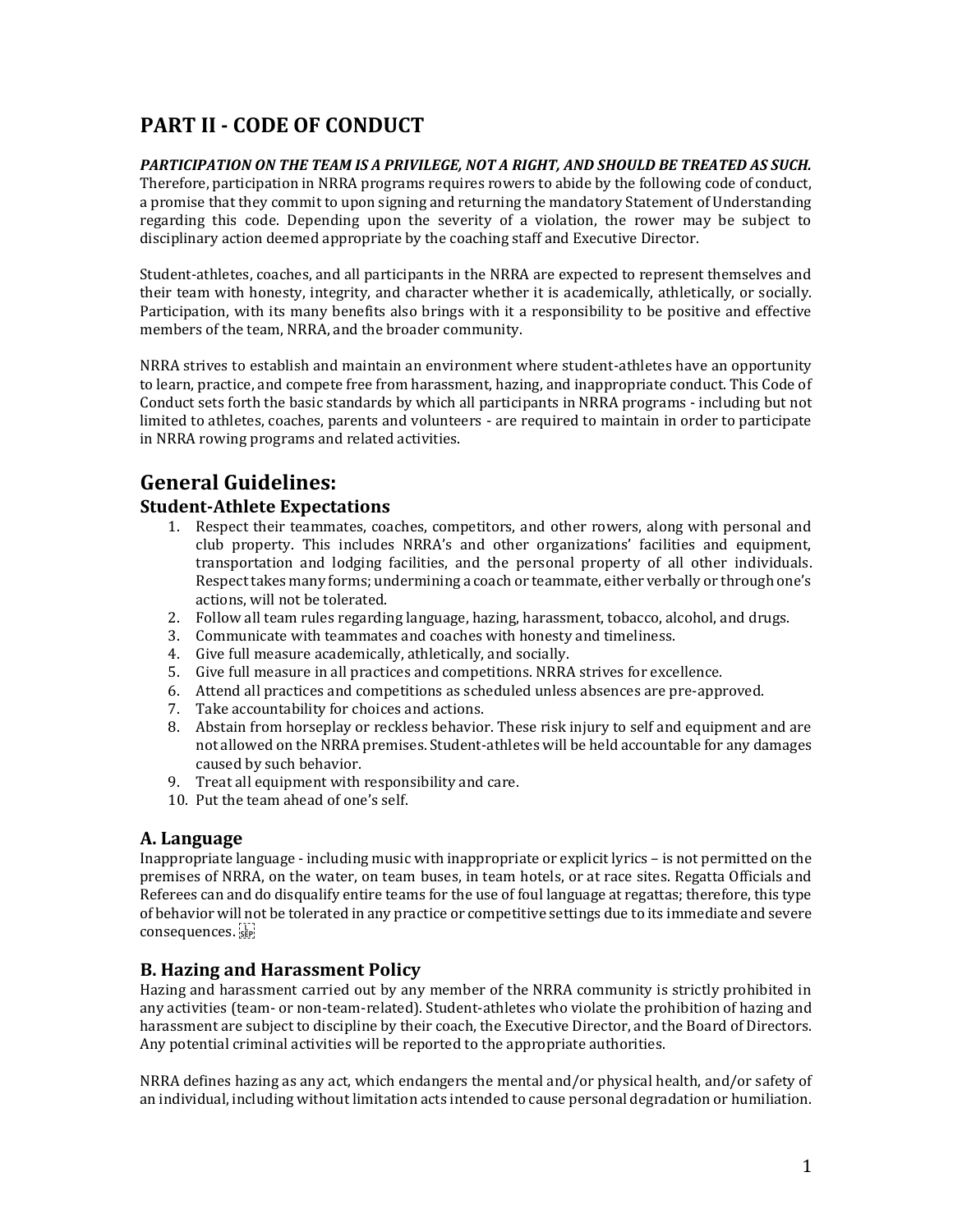Hazing also includes any acts to destroy or remove public or private property for the purpose of initiation in, admission to, affiliation with, or as a condition for continued membership in a group or organization. Hazing typically occurs in connection with initiation activities, though it is not limited to these events. Initiation activity is NOT acceptable at NRRA.

NRRA's code of conduct defines harassment or bullying as the severe or repeated use by one or more NRRA members of oral, written, electronic or other technological expression, image, sound, data or intelligence of any nature (regardless of the method of transmission), or a physical act or gesture or any combination thereof, directed at any other member that to a reasonable objective person has the effect of:

i. Causing physical or emotional harm to the other member or damage to the other member's property.

ii. Placing the other member in reasonable fear of harm to himself/herself or of damage to his/her property.

iii. Creating a hostile environment for the other member at any rowing activity.

iv. Infringing on the rights of the other member at any rowing activity or materially and substantially disrupting the training process or the orderly operation of any rowing activity (which for the purpose of this section shall include without limitation, practices, workouts and other events of a member club.

Such activities and situations include but are not limited to:

- 1. Physical punishment, contact, exercise, or sleep deprivation that causes excessive fatigue and/or physical/psychological shock;
- 2. Forced or coerced consumption of food, drink, alcohol, tobacco, and/or illegal drugs;
- 3. Forced or coerced transportation of individuals;
- 4. Public or private acts with the intent to humiliate, ridicule, intimidate, denigrate, or cause indecent exposure or ordeal;
- 5. Coercing or forcing illegal acts;
- 6. Coercing or forcing acts that are immoral or unethical;
- 7. Blocking an individual's academic, athletic, health or personal success;
- 8. Personal servitude;
- 9. Verbal harassment, including but not limited to name-calling, verbal threats, and/or catcalling;
- 10. Mental harassment;
- 11. Sexual harassment or misconduct;
- 12. Using electronic devices or venues (including, but not limited to, the internet, social media, and cellular phones) to harass or denigrate another person;
- 13. Deception;
- 14. Threat of social exclusion;
- 15. Conduct that is deliberately detrimental to team morale or cohesiveness;

A person commits a hazing and/or harassment offense if the person:

- 1. Engages in hazing, harassment, or bullying;
- 2. Solicits, encourages, directs, aids, or attempts to aid another in hazing, harassment, and/or bullying activities;
- 3. Intentionally, knowingly, or recklessly permits hazing, harassment, and/or bullying to occur;
- 4. Has firsthand knowledge of the planning of a specific hazing, harassment, and/or bullying incident involving a student and fails to report the plan to the NRRA Coaching Staff or other appropriate official of NRRA to prevent the occurrence;
- 5. Has firsthand knowledge that a specific hazing, harassment, and/or bullying incident has occurred and knowingly fails to report it to the NRRA Coaching Staff or other appropriate official of NRRA.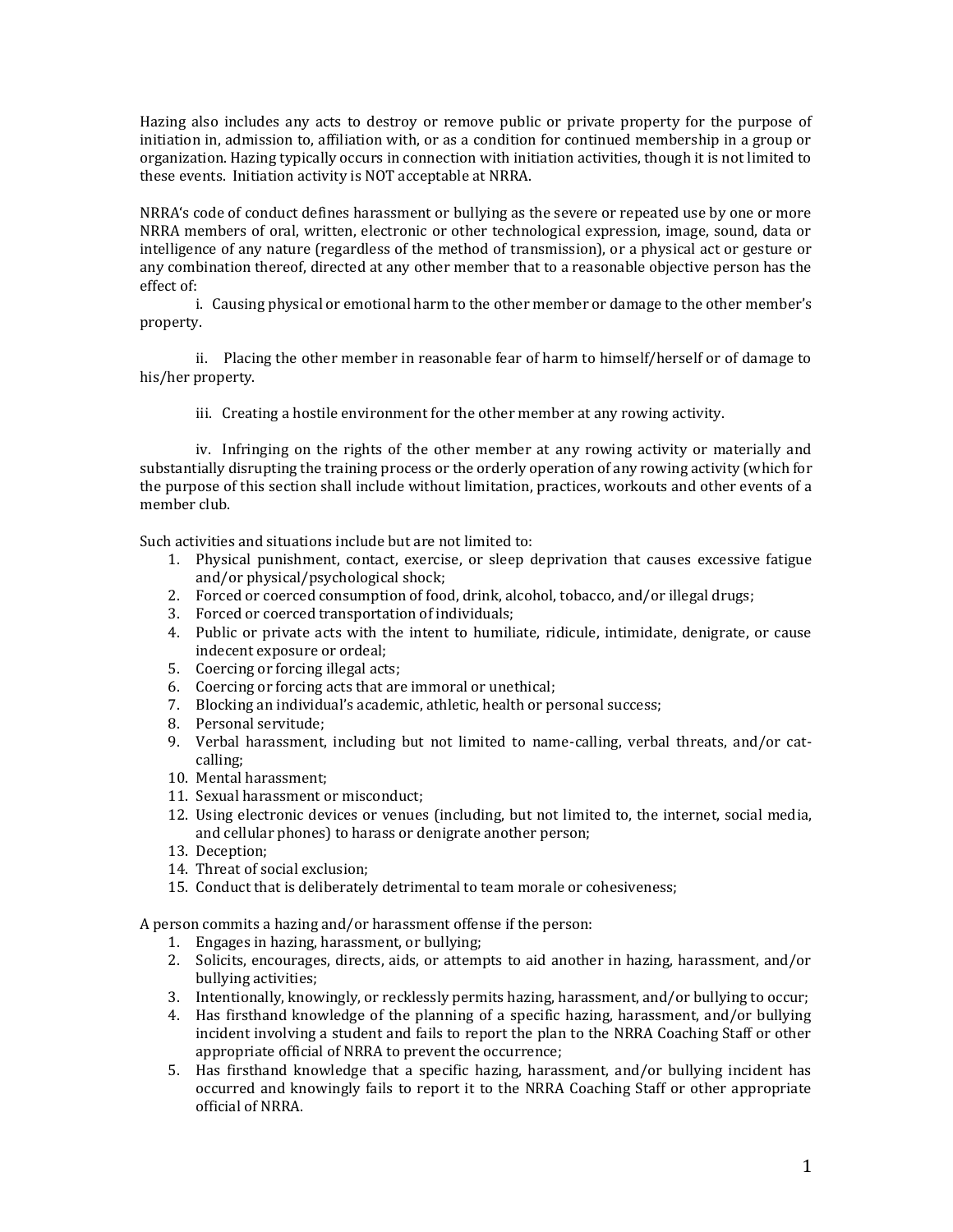# **C. Reporting Procedures**

An athlete who feels he or she has been bullied is asked to do one or more of the following:

- . Talk to your parents.
- . Talk to a coach, Board Member or other designated individual.
- . Write a letter or email to the club coach, Board Member or other designated individual.

There is no designated time limit for initiating a complaint under this procedure, but every effort should be made to bring the complaint to the attention of the appropriate club leadership as soon as possible to make sure that memories are fresh and behavior can be accurately recalled and the bullying behavior can be stopped as soon as possible.

# **D. How NRRA Handles Bullying DEFINITION OF BULLYING: ( CDC)**

Bullying is any UNWANTED AGGRESSIVE BEHAVIOR (S) by another youth or groups of youths who are not siblings or current dating partners that involves an OBSERVED OR PERCEIVED POWER IMBALANCE AND IS REPEATED MULTIPLE TIMES OR IS HIGHLY LIKLELY TO BE REPEATED. Bullying may inflict harm or distress on the targeted youth including physical, psychological, social, or educational HARM

If bullying is occurring during team activities, NRRA **stops bullying on the spot** using the following steps:

- 1. Intervene immediately. It is ok to get another adult to help.
- 2. Separate the parties involved.
- 3. Make sure everyone is safe.
- 4. Meet any immediate medical or mental health needs.
- 5. Stay calm.
- 6. Model respectful behavior.

**If bullying is occurring at NRRA or it is reported to be occurring at the club, the bullying is addressed by finding out what happened and supporting the youth involved using the following approach:**

### **FINDING OUT WHAT HAPPENED**

- **1. First we get the facts**
	- a. Keep all the involved children separated
	- b. Get the story from several sources, both adults and youth.
	- c. Listen without blaming
	- d. Don't call the act "bullying" while trying to understand what happened
	- e. It may be difficult to get the whole story, especially if multiple athletes are involved or the bullying involves social bullying or cyber bullying. Collect all available Information

#### **2. Then we determine if it is bullying**

There are many behaviors that look like bullying but require different approaches. It is important to determine whether the situation is bullying or something else.

- a. To determine if the behavior is bullying or something else, consider the following questions:
	- What is then history between those involved?
	- Have there been past conflicts?
	- Is there a power imbalance? Remember that a power imbalance is not limited to physical strength. It is sometimes not easily recognized. If the targeted person feels like there is a power imbalance, there probably is.
	- Has this happened before? Is the targeted person worried it will happen again?
- b. Remember that it may not matter "who started it". Some kids who are bullied may be seen as annoying or provoking, but this does not excuse bullying behavior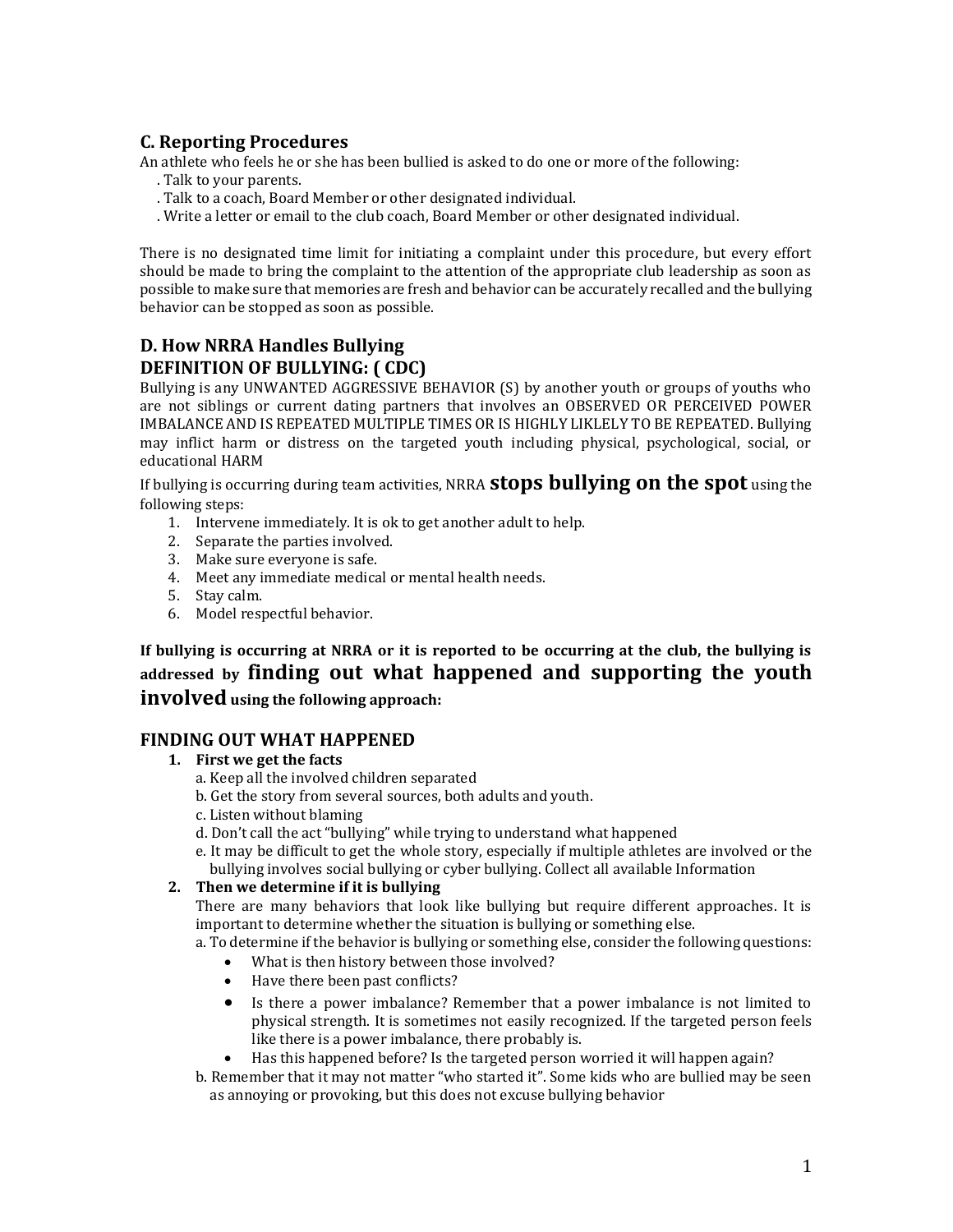c. Once it is determined it is a situation of bullying support all kids involved

### **SUPPORTING THE KIDS INVOLVED**

#### **1. Support the kids who are being bullied**

- a. Listen and focus on the child. Learn what's been going on. Assure the child that bullying is not their fault.
- b. Work together to resolve the situation and protect the bullied child. The child, parents and fellow team members and coaches may all have valuable input.
- c. Develop a game plan. Maintain open communication between the club and parents. Discuss the steps that will be taken and how bullying will be addressed going forward.
- d. Be persistent. Bullying may not end overnight. Commit to making it stop and consistently support the bullied child.

#### **2. Address bullying behavior**

- a. Make sure the bully knows what the problem behavior is. People who bully must learn their behavior is wrong and harms others.
- b. Show the offender that bullying is taken seriously. Calmly tell them that bullying will not be tolerated. Adults should model respectful behavior when addressing the problem.
- c. Work with the offender to understand some of the reasons he or she bullied.
- d. Involve the person who bullied in making amends or repairing the situation. The goal is to help them see how their actions affect others. For example, that person can:
	- i. Write a letter of apology to the athlete who was bullied.
	- ii, Do a good deed for the person who was bullied or for the club.
	- iii Clean up, repair or pay for any property they damaged.
- e. Avoid strategies that don't work or have negative consequences.

i. Zero tolerance strategies don't work. Suspension or removal from the team does not reduce bullying behavior. Rowers may be less likely to report and address bullying if suspension or removal is a consequence.

ii. Conflict resolution and peer mediation don't work for bullying. Bullying is not a conflict between people of equal power who share equal blame. Facing those who have bullied may further upset those who have been bullied.

f. Follow up. After the bullying issue has been resolved, continue finding ways to help the child who bullied to understand how what they do affects other people. For example, praise acts of kindness.

#### **3. Support bystanders who witness bullying**

Every day kids witness bullying. They want to help, but don't know how. Fortunately, there are a few simple, safe ways that athletes can help stop bullying when they see it happening. a. Be a friend to the person being bullied.

- b. Tell a trusted adult—parent, coach, or board member.
- c. Help the person being bullied get away from the situation—"let's go practice is starting".
- d. Set a good example by not bullying.
- e. Don't give the bully an audience. Bullies are encouraged by the attention they get from bystanders.

#### **E. Social Media, Digital Communication and/or Internet Use**

No NRRA student-athlete will use any form of Social Media or digital communication including, but not limited to, Facebook, Instagram, Snapchat, Kayak, Myspace, Twitter, WhatsApp, email, or and other cellular- or internet-based device or venue to harass or bully teammates, coaches, other teams, rowing officials, opponents, or other competitors. This includes, but is not limited to blogs, pictures, or other various postings. If a student-athlete is suspected of or has committed such activities they will be subject to the following penalties**….SEE SECTION ON SACTIONS.**

### **F. Tobacco, Alcohol, and Drugs**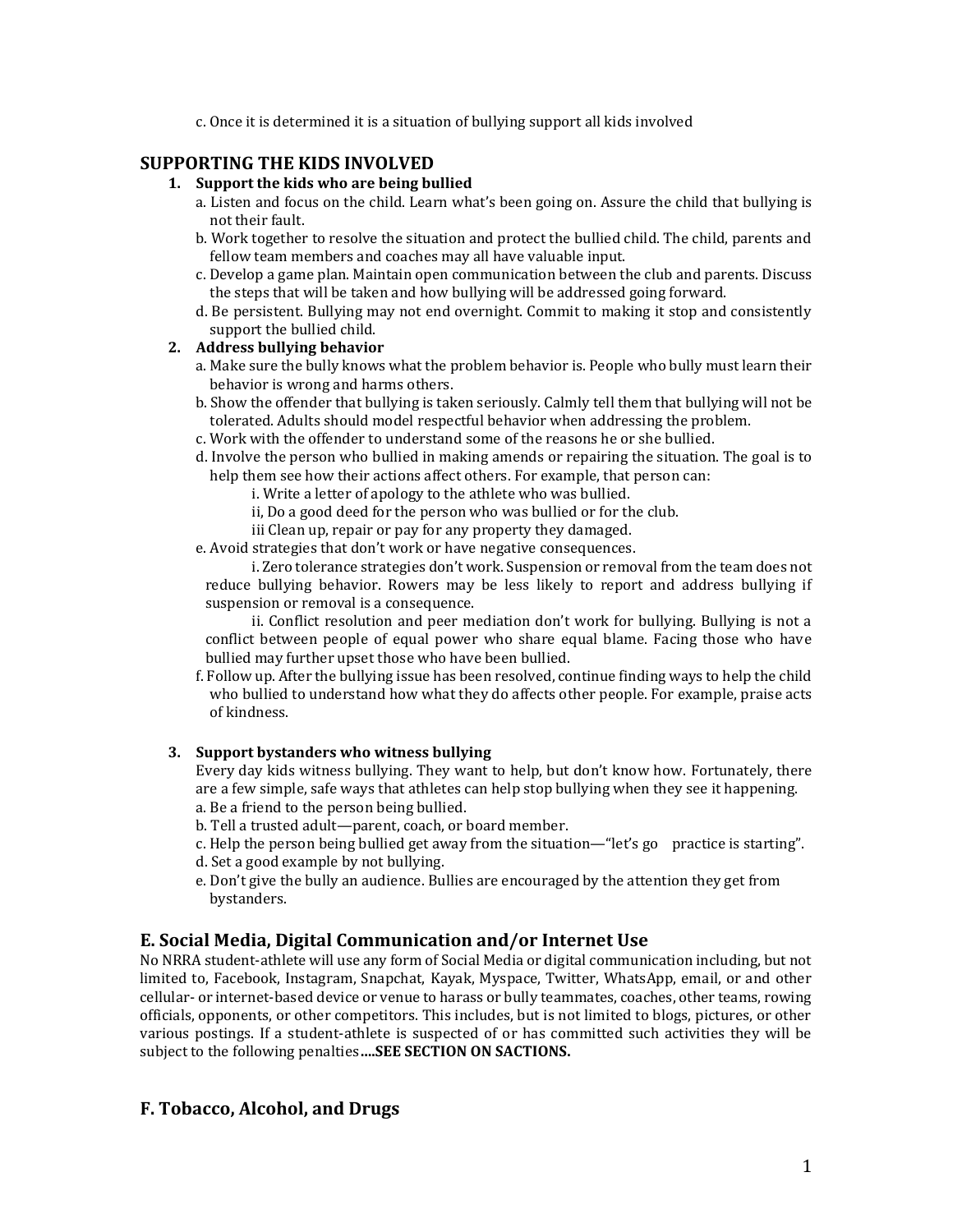NRRA has a zero tolerance policy regarding the use of all tobacco, alcohol and/or illegal substances of any kind. In addition to the obvious issues of legality and health, *use of such substances greatly diminishes performance, violates the trust of teammates, and creates an unacceptable risk to safety in the face of the rigorous training undertaken at practices and races.* Therefore, the use of alcohol or drugs by student-athletes while involved in any activities (team related or non-team related) is strictly prohibited**….SEE SECTION ON SANCTIONS.**

# **G. Academics**

Student-athletes must maintain a minimum 3.0 GPA (effective Fall 2018) to be considered "in good standing". In the event that a student-athlete's GPA drops below 3.0, that student-athlete's further participation will be determined by the Head Coach.

# **H. Attire**

Student-athletes agree to wear proper attire at all times during practices and regattas. Attire will not have offensive statements or logos and must not impede the rowing stroke. Shorts should be "fingertip" length at a minimum, and tight enough around the legs to not get caught in the seat tracks. Boys must wear shirts on land. Sports bras worn by girls must have appropriate coverage over them. Furthermore, as we are an outdoor sport, student-athletes and parents are expected to check the weather prior to practice to ensure clothing is appropriate for temperature and conditions.

# **Violations of the Code of Conduct:**

The actions of one student-athlete may result in a generalization to all student-athletes and reflect on the individual, parents, school, team, club and organization, whether it be positively or negatively. It is expected that all student-athletes abide by NRRA policies as outlined herein. In addition to all NRRA policies, student-athletes are responsible for following all local, state, and federal laws. Any participants who do not conform to this Code of Conduct may be subject to consequences for their actions.

If a violation of this Code of Conduct by a participant of the NRRA is witnessed, the student-athlete, parent, staff person or volunteer should report said violation to a NRRA Head Coach or an NRRA member of the Board of Directors. When requested, every effort will be made to protect the identity of the person reporting the grievance. A grievance need not be filed for a disciplinary action to occur.

# **Sanctions:**

Team members who violate the Code of Conduct, in spirit or letter, will be held accountable for their behavior. Disciplinary action may range from warnings to removal from practice, temporary suspension from the team, or suspension from one or more regattas. These sanctions are completely at the discretion of the coach. Severe violations will be brought to the Executive Director who may assess any of the following sanctions:

- 1. Termination from the program for the remainder of the season without refund.
- 2. Permanent expulsion from the program.

The Executive Director will communicate formal disciplinary actions to the team member in question and/or his/her parents. Parents may address concerns regarding such measures directly to the Board of Directors and, if they are not satisfied with the explanation of events and consequences, they may appeal the decision in order to provide additional evidence or information. The Board's decision after any appeal is final.

On occasion, a parent's behavior toward coaches, team members, other parents, regatta officials, or NRRA leadership may result in sanctions that affect their child's continued involvement with NRRA. Contentious, confrontational, or blatantly disrespectful athletes or parents who fail to act in a civil, mature manner may be barred from further participation with the club.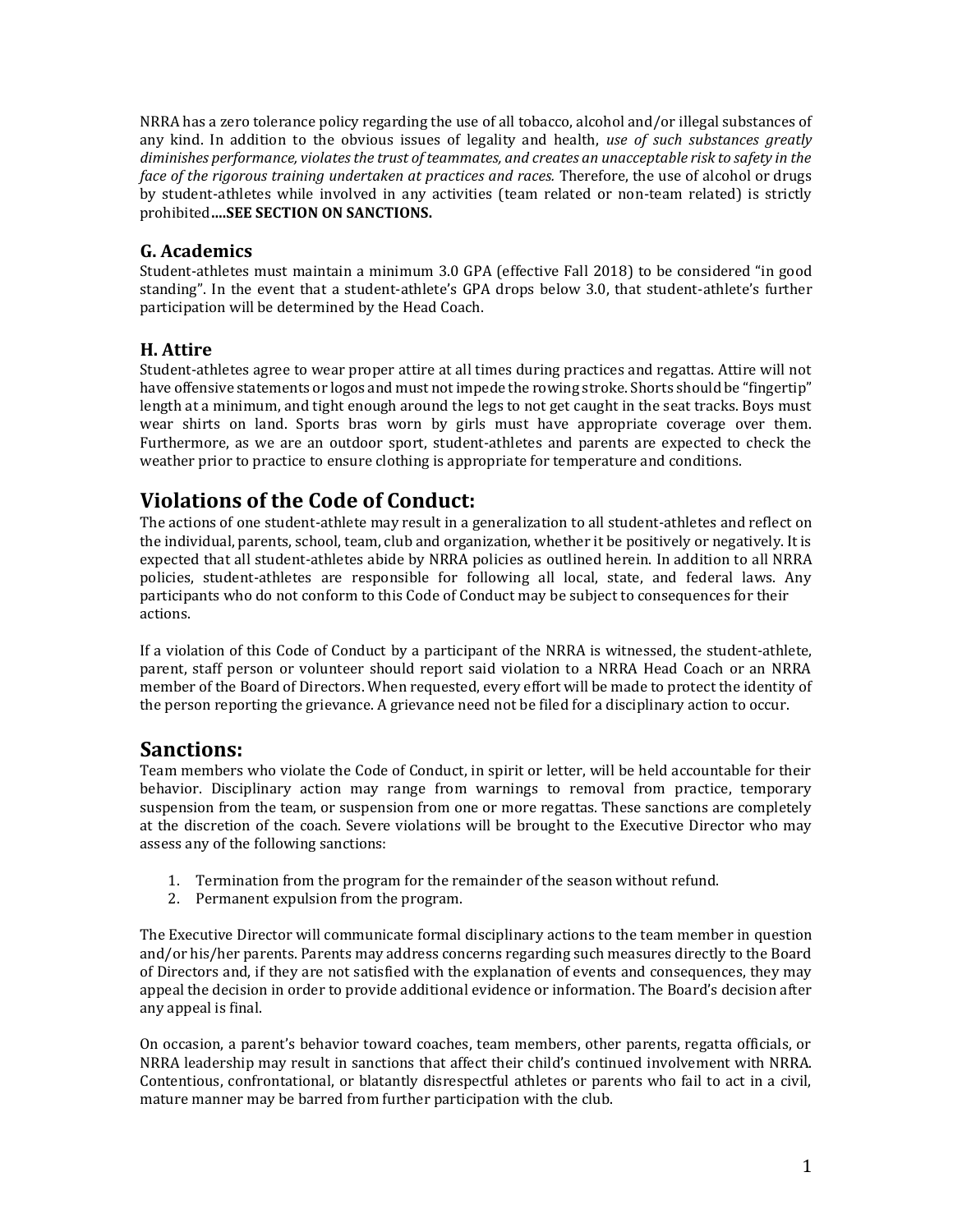# **PART III – DAILY POLICIES AND PROCEDURES**

# **Personal Accountability:**

# **A. Timeliness**

Every team member is expected to arrive at practice on time and ready to row. If you will be late for some reason, tell your coach beforehand. No rower may leave the practice before the coach has dismissed the team. For safety and accountability reasons, athletes are not permitted to linger in the parking lot after practice.

# **B. Consistency**

Rowers agree to commit to the team and not miss or skip practice unnecessarily. To build successful boats, teammates must practice together as frequently as possible. Inconsistent attendance at practice impacts the entire team.

# **C. Teamwork**

Practices and regattas are a chance for the team to function as a unit in order to accomplish the tasks required by the group. **Rowers may not leave a scheduled practice or a race before the coach has dismissed the team. During regatta season it is ideal for the rowers to travel to and from regattas as a team. To ensure accountability and that all race tasks are accomplished on time and with precision, it is important for all rowers to be available to assist in this endeavor. Attending a regatta only during an individual rowers race time does not promote a team spirit and is not in the best interest of the club. Parents choosing to transport their rower to and from regattas, separate from the team, must inform the coaching staff prior to departure from the boathouse. Once at a regatta rowers are not permitted to leave the trailer area without permission from a coach. Parents choosing to remove their rower from the premises AT ANY TIME during a regatta should clear said departure with the coaching staff and then sign the departure waiver located with a chaperone. Parents staying in the same hotel, as the team, will not be allowed to share a room with their rower, separating said rower from the rest of the team. NO EXCEPTIONS.**

### **D. Forms and Waivers**

No team member will be allowed to participate until all medical forms, waivers, swim test, and the statement of understanding have been completed and returned.

# **E. Attire**

Team members must come prepared with appropriate rowing attire to practice and races.

- 1. Practice attire: Bathing suit tops, sports bras, or bare chests are not considered appropriate attire. Rowing shorts (spandex type), T-shirts, socks and sneakers are a must every day. White rowing/spandex shorts are not appropriate.
- 2. Regatta attire: NRRA uniforms and/or clothing. Clothing from other programs, high schools or colleges is not allowed. Bathing suit tops, sports bras, or bare chests are not considered appropriate for competition or warm-ups.

# **F. Attendance**

Rowing is a team sport that is severely hampered by absenteeism. Being on a team is a serious commitment that must not be compromised by lack of dedication and poor time management.

- 1. An absence will be excused only if it is medical or school related, such as a special teacher conference or make-up test. There will be no other "excused" absences. In all cases it is expected that you notify your coaches ahead of time.
- 2. Excessive absences may result in a suspension from a race or regatta, losing a seat on your boat, and/or any other sanction to be determined at the coach's discretion.  $\frac{17}{356}$
- 3. Notification to coaches is the responsibility of the rower, not the parents.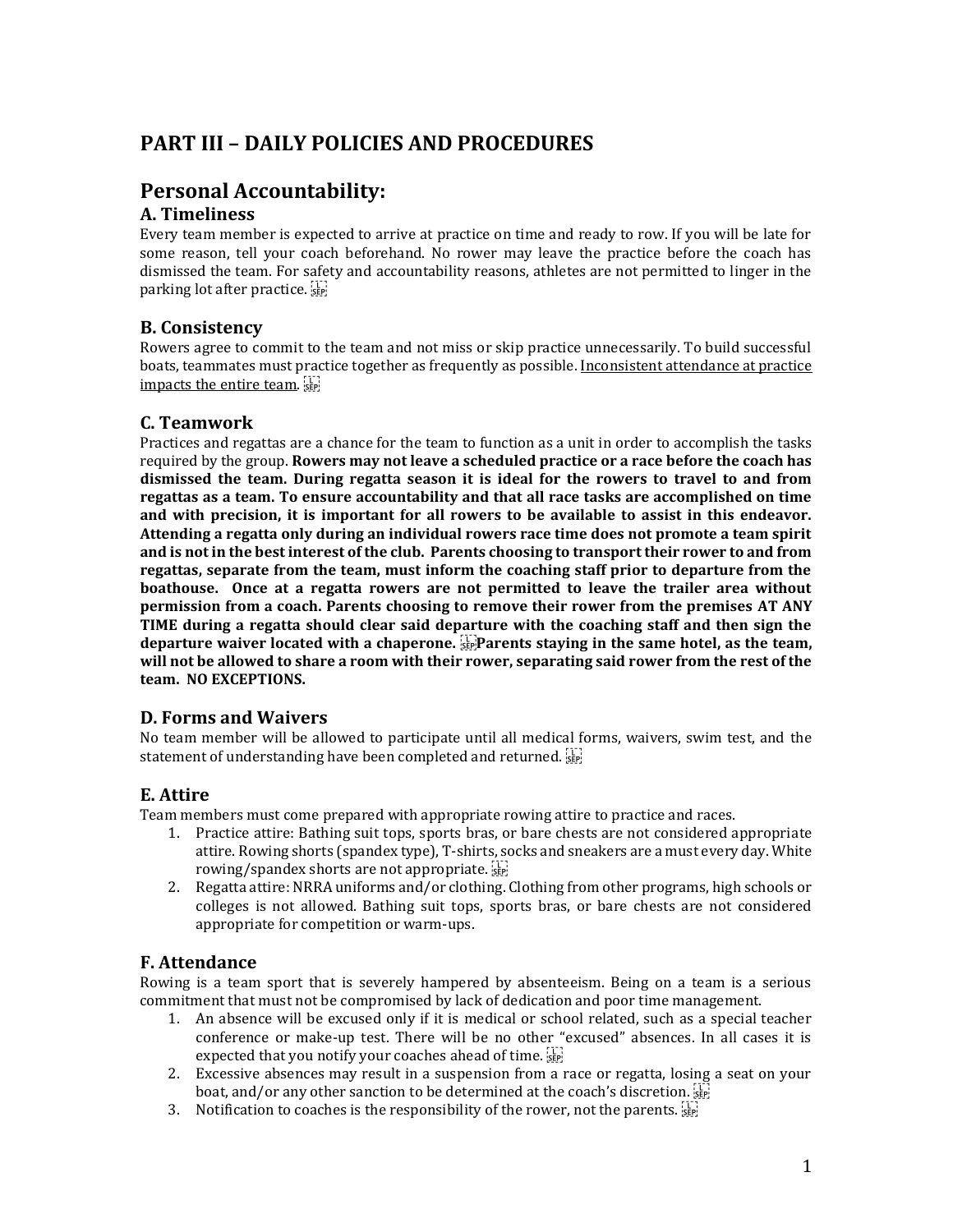4. Under no circumstances are fees refundable due to excessive absences. Refunding of fees is at the sole discretion of the Executive Director.

# **E. Safety**

EVERYONE at a practice or competition is responsible for safety, both on the water and off. By its nature, there is a personal maturity and physical strength and stature required to row. The measures below are the minimum daily steps NRRA's high school athletes must take in practices or competition to mitigate potential safety risk.

- 1. Coxswains and rowers will not row outside of hailing distance of the safety launch unless expressly directed by a coach.
- 2. Rowers must be quiet in the boats and listen to the coaches' and coxswains' commands and directives.
- 3. Coxswains and rowers must be alert to the boat traffic on the water and avoid obstacles or collision at all costs. This includes yielding to motorboats when and if necessary and following the established traffic pattern.
- 4. Coxswains and rowers are to return to the NRRA boathouse or nearest dock in the event of lightning, rising winds, excessive debris in the water, or white caps.  $\sum_{i=1}^{n}$
- 5. Coxswains and rowers are expected to inspect their seat before launch to reduce safety issues on the water and let the coaches know if there is an issue.
- 6. Given NRRA's practice site's location and the fact that practice often ends in the dark, athletes will utilize the "buddy" system: no one should be left alone.
- 7. For warm-ups the team often runs around the apartment complex. The complex is large and there will be times during runs and occasional land workouts when the athletes will be out of eye contact of a coach. It is the athlete's responsibility to stay with the group.  $\frac{1}{15}$

# **F. Communication**

Team captains, upperclassmen, and coxswains are expected to conduct themselves as leaders within the team. For routine issues, rowers will try to resolve issues or questions independently, then with the team captains. The team captains will bring team related issues to the coaches. The coaches maintain an open-door policy and are available to discuss and resolve conflicts of the team as needed.

# **Racing Lineups And Boat Selection:**

# **A. Coxswains**

The term "coxswain", or "cox'in", is an old naval term for the commander of a small boat. Coxswains are expected to be leaders on the team. In a coach's absence, the coxswain has the responsibility for implementing the race strategy, correcting technique, and executing the workout as planned – all while extracting the maximum possible effort from their teammates. Often a role taken by athletes who are smaller in stature, becoming a coxswain is an incredibly mentally and intellectually challenging position, which builds leadership, confidence, and technical acumen. Rowers, too, may be asked to rotate as coxswains on occasion.

### **B. Rowers**

All NRRA team members who commit themselves and show up to practice will row and compete at some point in the season. However, to be selected for the most competitive boats, coaches apply a mix of selection criteria that is part art and part science. Rowers are constantly assessed throughout every practice, workout, and team event. Selection is based on a mix of:

- 1. Physical ability: Height, strength, erg scores, and other factors.
- 2. Technical ability: Knowledge and utility of the rowing/sculling stroke.
- 3. Mental maturity: The ability to follow directives, to overcome mental stress associated with racing, to handle equipment safely and  $\frac{1}{2}$  responsibly, and to hold oneself accountable for performance.
- 4. Sound Judgment: The ability to make good decisions in high-pressure situations.
- 5. Attitude: One's demeanor when subjected to rigorous physical and mental  $\frac{1}{25}$  demands and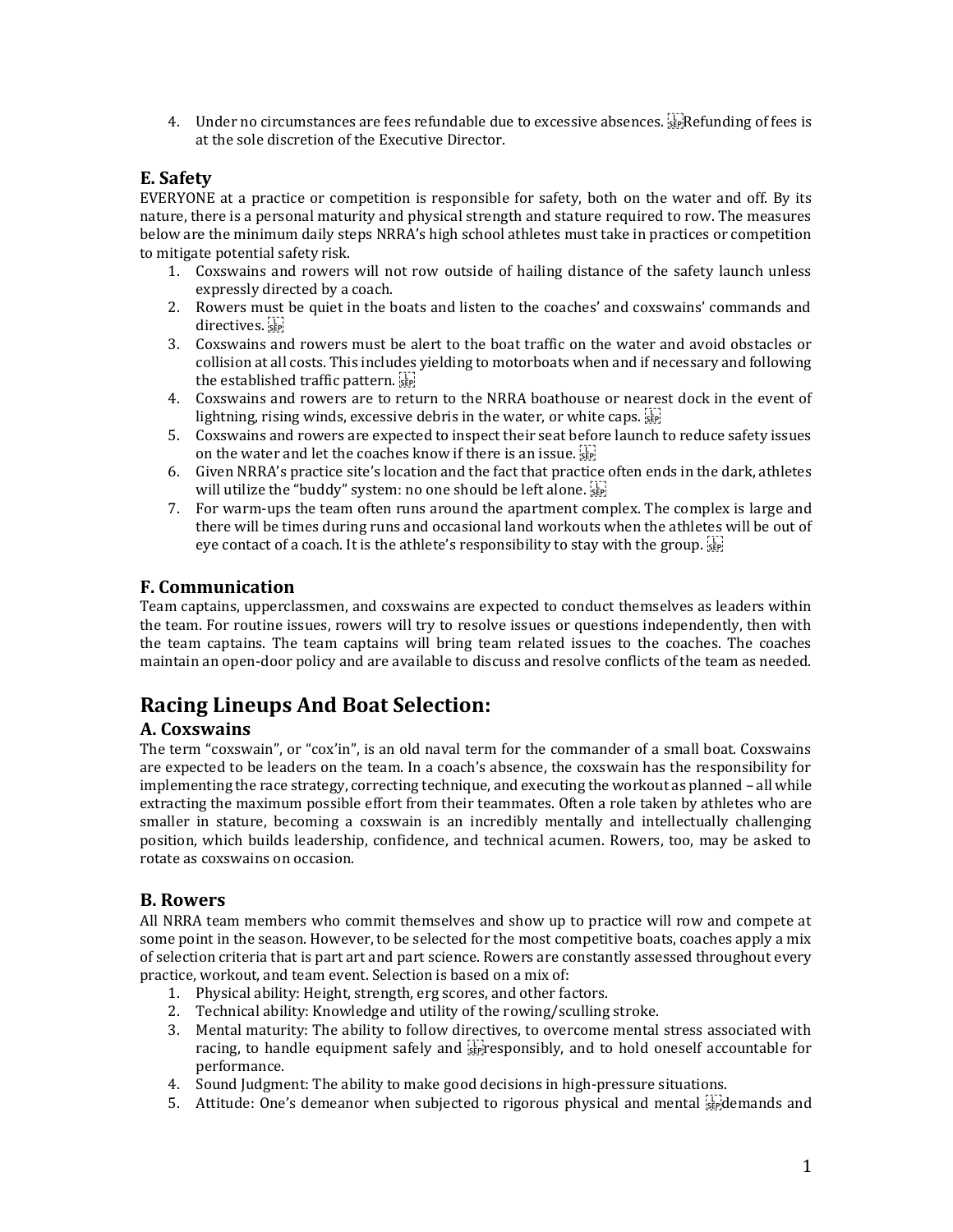behavior toward teammates and coaches.

6. Compatibility: How a rower interacts with teammates in a boat's specific lineup.

Selection is the sole responsibility of the coach and decisions of the coaching staff are final. **See**No rower's seat is guaranteed because of experience, seniority or past results. Whatever the decisions of the coaches, all rowers and coxswains are expected to fulfill their assigned responsibilities to the best of their ability. If an athlete does not accept the decision of a coach, they may be suspended from racing or otherwise sanctioned. Parental intervention to sway a coach's decision will not be tolerated.  $\overline{\mathbb{E}[\cdot]}$ 

# **Basic Performance Standards:**

All athletes must keep themselves in good physical condition and report to practice ready to work hard. They can achieve this in the off- season by eating nutritious meals and maintaining an aerobic conditioning level through cross training (biking, erging, swimming, running or any other means of physical conditioning to maintain health and strength.) This helps coaches ensure that the physical demands of the program do not injure athletes as they enter the more competitive spring training. The coaches will dictate minimum performance standards for all rowers. Erg standards for returning rowers will be set by the coaches throughout the year.

# **Guidelines for Sleep, Diet, and Fitness:**

Peak performance requires more than just hard training at the boathouse. Rowers must make healthy decisions and take care of themselves if they wish to be at their best. All aspects of training –nutrition, rest, health and exercise– are equally important.

- a. Get plenty of sleep. You need it! One long night of sleep before a regatta is not enough. Sleep is most important the two nights prior to a race. Athletes must approach schoolwork and other responsibilities in such a way that pre-race nights can be as restful as possible.
- b. Minimize screen time! Your smartphone's screen significantly alters your sleep rhythm. Eliminate or reduce screen time in the evening.
- c. A rower's diet should be high in protein and carbohydrates with lots of fruits, vegetables, white meats, and complex carbohydrates such as pasta, potatoes and rice. A good breakfast and lunch are a must if you hope to have good energy at practice. Before practice, a healthy snack, low in protein and fat is recommended. Rowers' diet should also be low in sugar, since sugar tends to provide quick bursts of energy followed by energy crashes rather than the longer-term energy necessary for endurance training. Avoid heavy, greasy foods and caffeinated drinks the night before a race. Since carbohydrate loading is only effective 1 or 2 hours before an athletic event, a heavy pasta dinner the night before a race is not effective.
- d. Stay hydrated– drink plenty of water before, during, and after every practice.
- e. NO CRASH DIETING! This has an incredibly negative effect on both your mental and physical abilities leading up to a race. If you are concerned about your weight, whether as a coxswain or a lightweight rower, please discuss with your coach the best and healthiest way to meet and maintain your goal weight.
- f. Bring your own water bottle (with your name on it!). Do not bring disposable water bottles to practice.

# **Injuries:**

All injuries, regardless of how insignificant they may seem, must be reported to your coach. Coaches will inform the rower's parents and the Board of Directors of all injuries sustained at practice. If a coach sees an injury or suspects an injury or health concern, they will report it to the parents immediately. If the athlete continues to show pain, limping, or any health risk, they will not be permitted to participate until the issue is resolved. Athletes and parents that knowingly withhold information on injuries will be subject to sanctions. These guidelines are to insure that we all are working toward healthy and safe teams.

# **Other Health Issues:**

At the start of the season, coaches should be informed by rowers or the parents of rowers as to any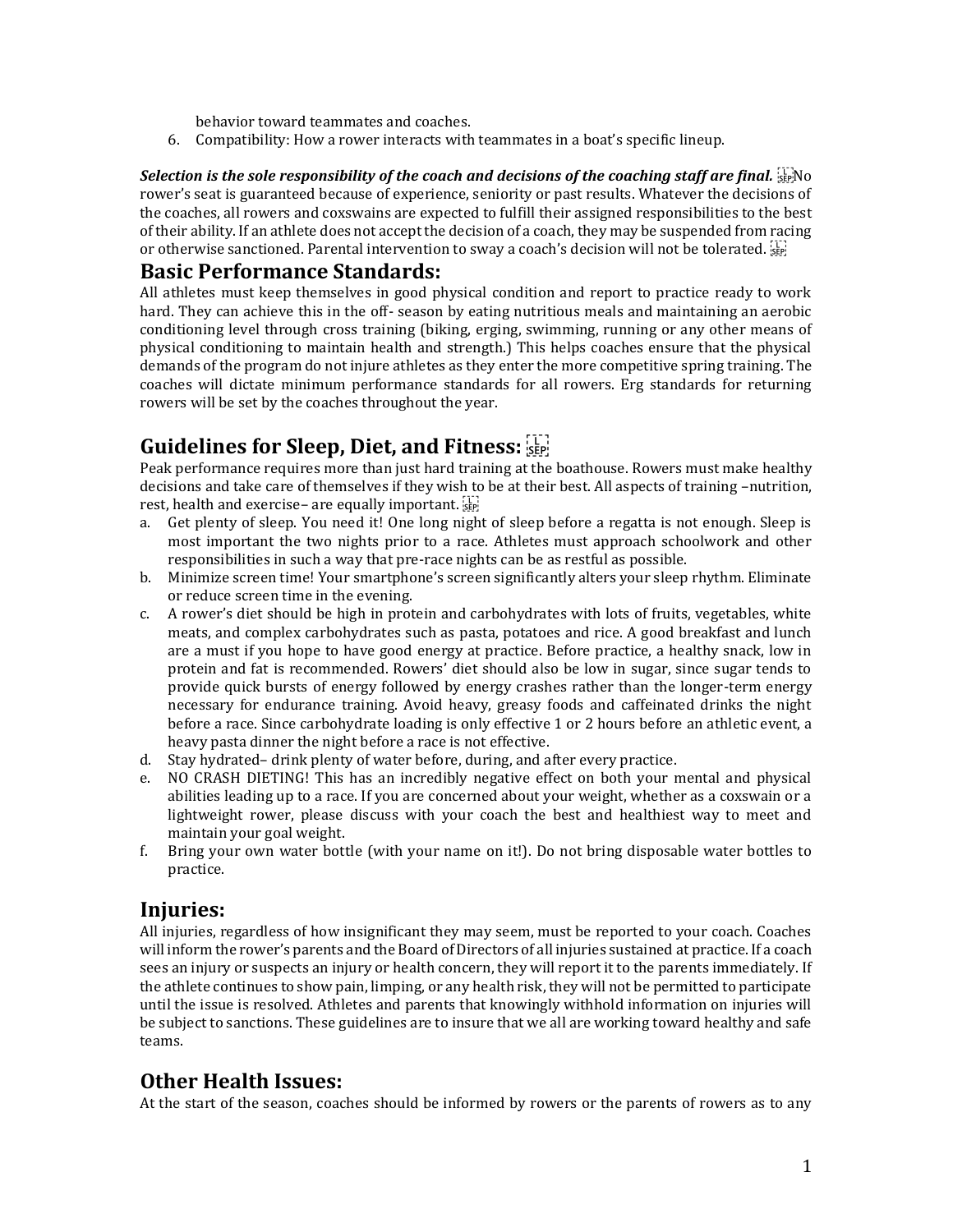medications or preexisting medical conditions (physical or mental) that rowers might have. This will help the NRRA coaching staff to better assess or react to a medical emergency. Parents will insure that the athlete has whatever medication or device they need (epi pens, inhalers, etc.) and possesses the knowledge to use them properly.

# **PART IV - PARENT'S HANDBOOK**

# **General:**

Rowing is a sport unlike any other. New parents may find its lexicon, traditions, and format completely foreign, but with a little time and the help of the Club's more experienced parents, new parents will soon come to realize what it is that keeps NRRA youth rowers hooked. A wealth of information now exists online regarding the sport's long history, most storied rivalries, and many dimensions. At the end of this section are listed some useful websites that can help you get familiar with rowing and gain a better understanding of what your child is experiencing at practices and competition.

The role of the Club is to promote and develop the sport of rowing and to increase access to all members of our community. The club, like the sport, is comprised of many demographics:

- a. Masters Rowers (the term refers to those over age 21) who may row for either competitive or recreational reasons
- b. Youth Rowers (ages 13-18)
- c. Collegiate Rowers (affiliated with an institute of higher education)
- d. Elite Rowers (training for competition at National Championships and internationally sanctioned events)

# **Balancing Priorities**:

Rowing does require a substantial commitment of time and energy. Parents often worry that the time and energy spent rowing will have adverse effects on their child's academic pursuits; however, the discipline and commitment that rowing requires often helps students to manage their time better and be more efficient in their studies. Crew is unique in that the absence of even one rower can prevent the entire team from practicing and will hurt the team's ability to prepare and race successfully. We would not presume to tell you how to organize your child's time or encroach on your personal decisions, but we do ask that you be aware of the consequences to the rest of the team if you consider keeping your child home on a particular day. If you become concerned about your child's academic performance and worry that rowing is to blame, please talk to your child's coach. **Remember to keep your child's coach informed if your child will miss practice!**

# **Parent Organization:**

*"Many hands make light work".* NRRA is very fortunate to have motivated, caring, and dedicated parents on our team. The Board of Directors ensures the proper functioning of the Club as it pertains to its safety policies, resourcing and equipment maintenance, and execution of its programs. The specific tasks, however, that help our youth team function at regattas, are the sole responsibility of the Parent Organization.

- **What It Is:** The NRRA Parent Organization is an all-volunteer group of parents dedicated to supporting the youth rowing program and its coaches in the management and fulfillment of the rowing experience. The Parent Organization is, in effect, **all of the parents.** It is separate and distinct from the formal governance of the Board of Directors. **The Code of Conduct is applicable to the Parent Organization as well.**
- **Roles and Responsibilities:** The NRRA Parent Organization assists the youth rowing team with race day logistics and support, administrative functions of the team, and fund raising. The Parent Organization also acts as ambassadors, welcoming new families to NRRA and serving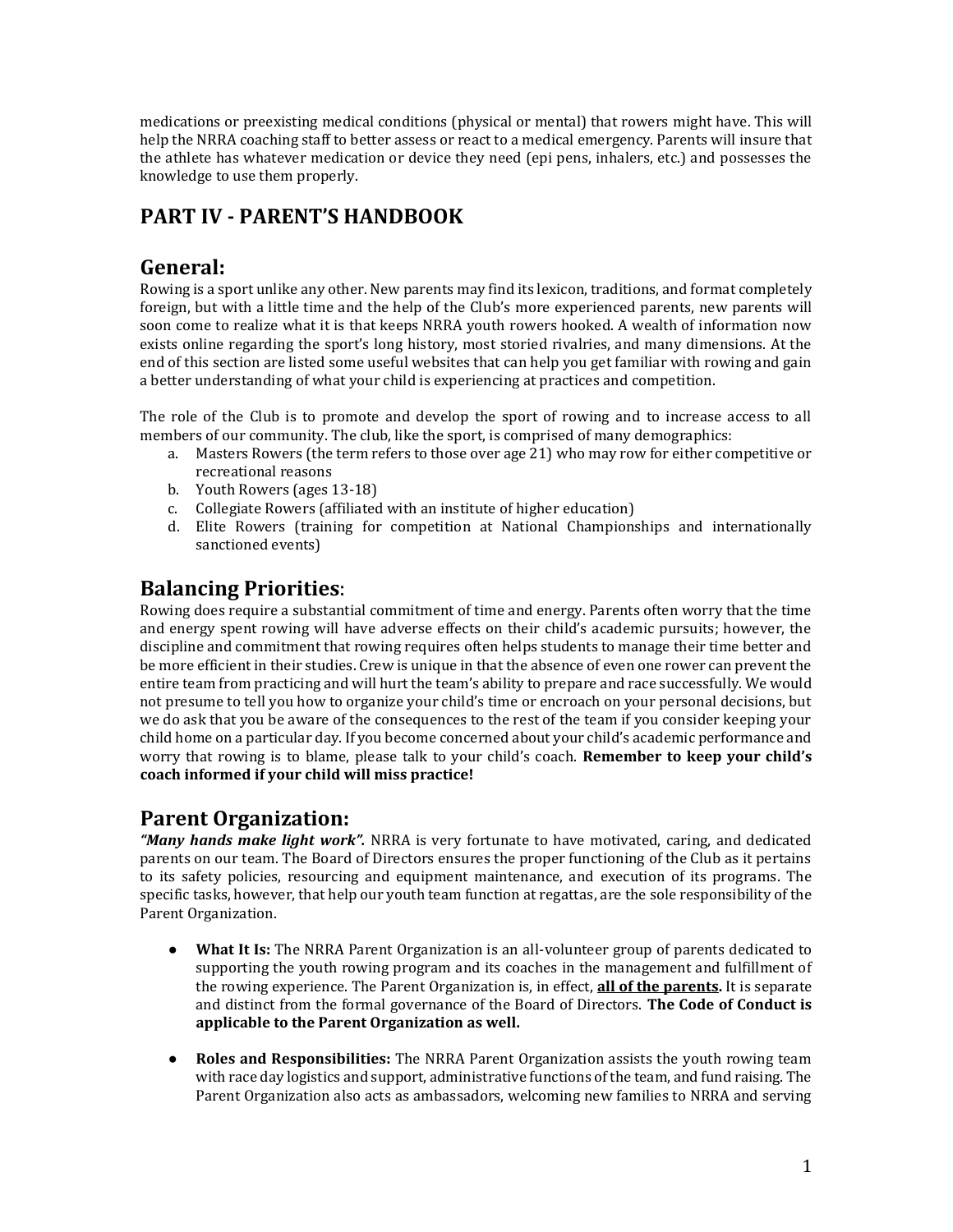as an invaluable source of information. When necessary, the Parent Organization can present concerns or suggestions specific to the youth program to the Board of Directors through their Board representative. The Board considers requests to contribute funds toward regatta support items or other needs identified by the Parent Organization.

● **Organizational Structure:** The NRRA Parent Organization is made up of two Co–Chairs and one treasurer. Those Co-chairs who are graduating out of the youth program select co-chairs. The Parent Organization organizes all the volunteers for regattas and supplies a "Parent on Duty" during practice time. *The success of the youth program depends on the support and contributions of all the parents of NRRA.* **Please support your child!**

# **Race Day:**

Regattas are always congested and distracting. Parents are asked to concentrate on the setup of support items like tents, tables, grills, etc. and not partake in the boat loading and unloading, which is the sole responsibility of the athletes and coaches. This is done to instill responsibility and discipline in our athletes and to ensure clear and efficient communication between coaches and rowers.

# **A. Preparation**

- Help your rower follow the schedule the coach lays out for him or her. Rowers must be where they need to be when they need to be there.
- Parents, family, and friends are not permitted at the trailer until all loading and unloading is completed, unless otherwise directed by a coach. Please leave ample room around the trailer for the boats, oars, and other necessary racing equipment.
- All "alternates" on the team will follow the same rules and directives of active rowers.

# **B. Cleanup and Departure**

- **Do not** plan to leave the regatta site until the trailer is completely loaded and the coach has dismissed the teams. Exceptions may be made by the coach on a case-by-case basis, but please keep them informed if you must leave for some reason.
- Typically the trailer will be unloaded and boats re-rigged after a regatta at the next regularly scheduled practice. However, in some cases, rowers may be asked to unload on the day they return so that boats are ready and available for use by other members of the club. The coaches will make this call at their own discretion.

# **C. Administrative Requirements**

Rowers must be in good standing with the club and fees paid. All new rowers must sign a waiver, submit a medical release form, and take a swim test before their first practice. You may also be asked to sign multiple waivers over the course of the season, as some regattas require their own

# **D. Communication**

Most of the communication that you will receive from NRRA will come from the NRRA office. Volunteer information will come directly from the Parent Organization, via email or a designated alternative. In some cases you will need to be contacted by phone. It is critical that the office, the Parent Organization, and the coaches have an accurate email address and phone number for parents and athletes. This information is not shared outside of the club.

# **E. FREQUENTLY ASKED QUESTIONS**

# *What can I expect with my child rowing with NRRA?*

If you've never been around rowing, you are about to begin an exciting experience. Your child has chosen a tremendous sport - one that teaches discipline, teamwork, toughness, and confidence. It is a sizable commitment of time, energy, and money; however, when you watch NRRA rower's race and see the intensity with which they approach their workouts or the enjoyment they get out of coming to the boat house, you'll know that these commitments are well worth every minute. You will have many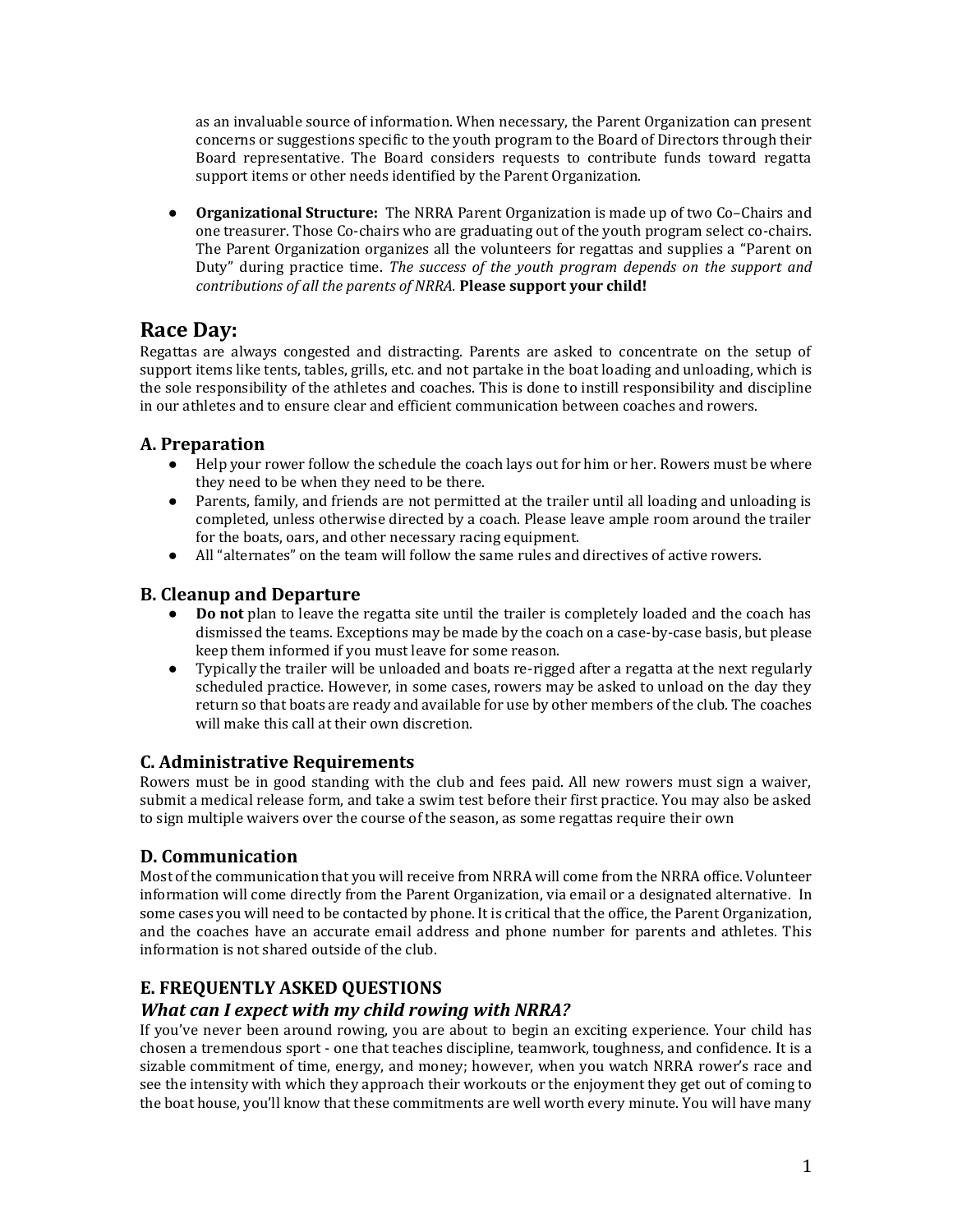questions as the season progresses. Please feel free to speak to the coaches after regularly scheduled practices or with other parents.

### *What other expenses should I expect?*

Program fees do not cover uniforms or NRRA apparel. Additionally, regardless of attendance, Parents are expected to contribute a set dollar amount for each regatta season, paid to the Parent Organization, in advance of the first regatta. The Parent Organization is responsible for regatta food and coordinates the details of race day food for ALL athletes. The payment of funds in advance ensures that all athletes are well fed during races, which allows them to recoup and reenergize, so that their physical endurance is maintained throughout the racing event.

### *What is expected of me as a parent of a NRRA rower?*

Just like the sport your child has chosen, this organization requires a team effort from the parent body. Parents are responsible for:

- 1. Arranging to transport your child to and from the boathouse for practices and to and from regattas for which the club is not providing transportation.
- 2. Meeting all rowing-related financial obligations on time and in full.
- 3. Enthusiastically supporting the fund raising events throughout the year.
- 4. Wearing your NRRA spirit wear.
- 5. Minimizing unnecessary interference in regularly scheduled practices.
- **6. PARENTS ARE REQUIRED TO VOLUNTEER FOR THREE (3) REGATTA AND ONE (1) NON REGATTA DUTY.**

#### *What if I have a concern or a complaint?*

- 1. While it is normal to have questions, please ask other parents who might have greater experience first, then the coaches. Coaches should be allowed to focus on coaching first and foremost. If another parent can answer your question, please start there first.
- 2. If there is a question regarding rowing or practice policies that you don't understand despite your inquiry with other parents, please do ask the coach. Issues and friction points are usually resolvable with a civil discussion and can keep dialogue open rather than leaving resentments or open issues to fester.
- 3. Coaches are human; they will make mistakes sometimes. Student athletes will make mistakes. Parents will occasionally be unable to follow-through on some aspect or expectation, club employees and board members may not be able to meet a need immediately and so on; but if everyone commits to working toward the greater cause, these issues usually can be worked out constructively.
- 4. Shooting off emails and using inflammatory language as a "first resort" is considered outside of the club's spirit of trying to make a workable learning environment. Contentious, unnecessarily confrontational or blatantly disrespectful parents or athletes who fail to act in a civil, mature manner may be asked to leave the club.
- 5. Race lineups and "who makes which boat" are one of the biggest friction points on a team. Coaches must remain objective, impartial decision makers who weigh the training objective and needs of the team/boat with a holistic assessment of every rower. Coaches are hired for their experience and sound judgment. The decision on who will be boated where is both an art and a science. Race line-ups are not negotiable. The coach's decision here is final!

# **F. PARENT'S HOSPITALITY TENT/REGATTA VOLUNTEERS**

#### *Chair Persons*

Usually given to two people, Chairpersons are responsible for leading, organizing, and managing the organization for a specific regatta. They are expected to send emails to all volunteers reminding them of their responsibilities and providing as much instructions as possible, such as what time to report to the tent/site a week or so before the regatta. They should provide all their regatta volunteers, and the coaches, with the Chair Persons' cell phone numbers, or the easiest way to be reached at all times. They will work with the coaches on tent location, designing the menu and timing of the different meals,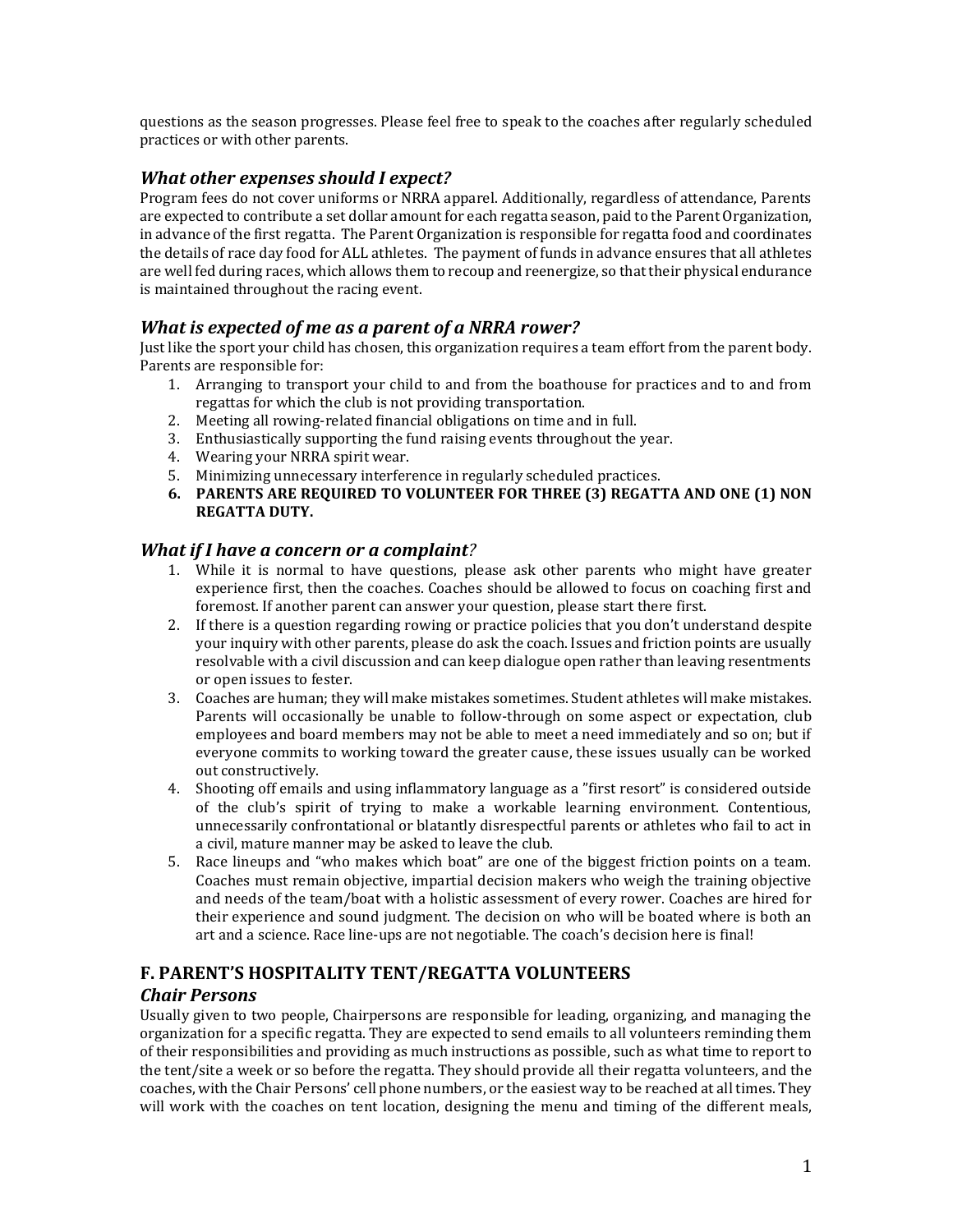consult the inventory list of the trailer, and give the lead shopper a detailed shopping list.

This is a great opportunity for new parents to meet other parents and, like all the other responsibilities, does not require prior experience. Traditionally this job requires your time commitment for the full duration of the regatta from beginning to end.

### *Bus Chaperones*

Ideally, there will be two parents on every NRRA bus. These parents will be given the binder (contains medical releases) and the roster list from the coaches the morning of departure. They must take attendance on the bus before leaving and keep the athletes calm and happy. Attendance must be taken again whenever you reload the bus. Once returned to Norwalk, the chaperones must ensure the athletes clean out the bus before leaving and must wait until all athletes are picked up. You may be asked to assist in accompanying a sick athlete to emergency care in the event that the parent is not available, at which time you must inform the regatta chairs of your need to be relieved from your bus chaperone's responsibility.

# *Hotel Chaperones*

Hotel chaperones are required to get the athletes into their assigned rooms - assignments which are previously made by the coaches - and lights out by the time designated by the coaches. Chaperones must ensure the athletes remain in their rooms through the night by placing tape across the doors. In the morning, they are to make sure all athletes are up and awake when needed and subsequently to assemble the athletes back onto the bus/or to the race location. Hotel chaperones should be available to participate and assist in any group meals during the stay. Your hotel and meals cost will be covered by NRRA.

**All chaperones and coaches should have working cell phones with them at all times so that they can communicate with each other whenever necessary**. Be sure you have the cell phone numbers of the coaches and other chaperones, and that they have yours. Communicate with the coaches in as timely a manner as possible if you see anything that you feel is out-of-line or questionable. Any punitive discipline for improper activity is the responsibility of the coach. If a coach is not present when an activity occurs that you deem inappropriate, do what you feel is necessary to manage the situation, then report it to the coach and let the coach impose the discipline. Traditionally this job requires your commitment for the evening as well as the transportation to and from hotel/regatta.

### *Tow Trailer to the Regatta/Tow Trailer from Regatta*

The person designated to tow the Parent Trailer must coordinate with the Chairperson or the Lead Shopper as to when you need to take the trailer from the boathouse to the regatta site. They must discuss location and timing with the Chairperson or coaches. On the return they must be at the regatta towards the end, and tow back to the boathouse (Moody's Lane). Traditionally this job requires your commitment to be the first on site at the regatta or last one out from the regatta.

# *Regatta set up - typically around 5:30 AM – 7 AM*

**All hands on deck!** Set up the tent early in the morning on the day of the regattas. Be prepared to carry boxes and tables; the trailer sometimes needs to be unloaded a short distance from the tent location. Put out the tables, set up grill, put paper goods out on table, set up bread, peanut butter, jelly, and fruit and put everything in place. Traditionally this job requires your commitment to be the one at the regatta site before the athletes' arrival and can last a couple of hours.

*Breakfast duty typically around 6 :00 AM – 9:00 AM*

*Lunch duty typically around 10:30 AM – 2:00 PM*

*Snack Duty typically around 2:00 - 5:00 PM* 

The preparation of the meals is usually very easy. Parents don't need to be a chef to help. The Chairpersons are there to help and give instructions. It is mainly about grilling, heating, chopping, mixing, and putting the food out for the taking. You may be asked to pick up any perishable supplies if needed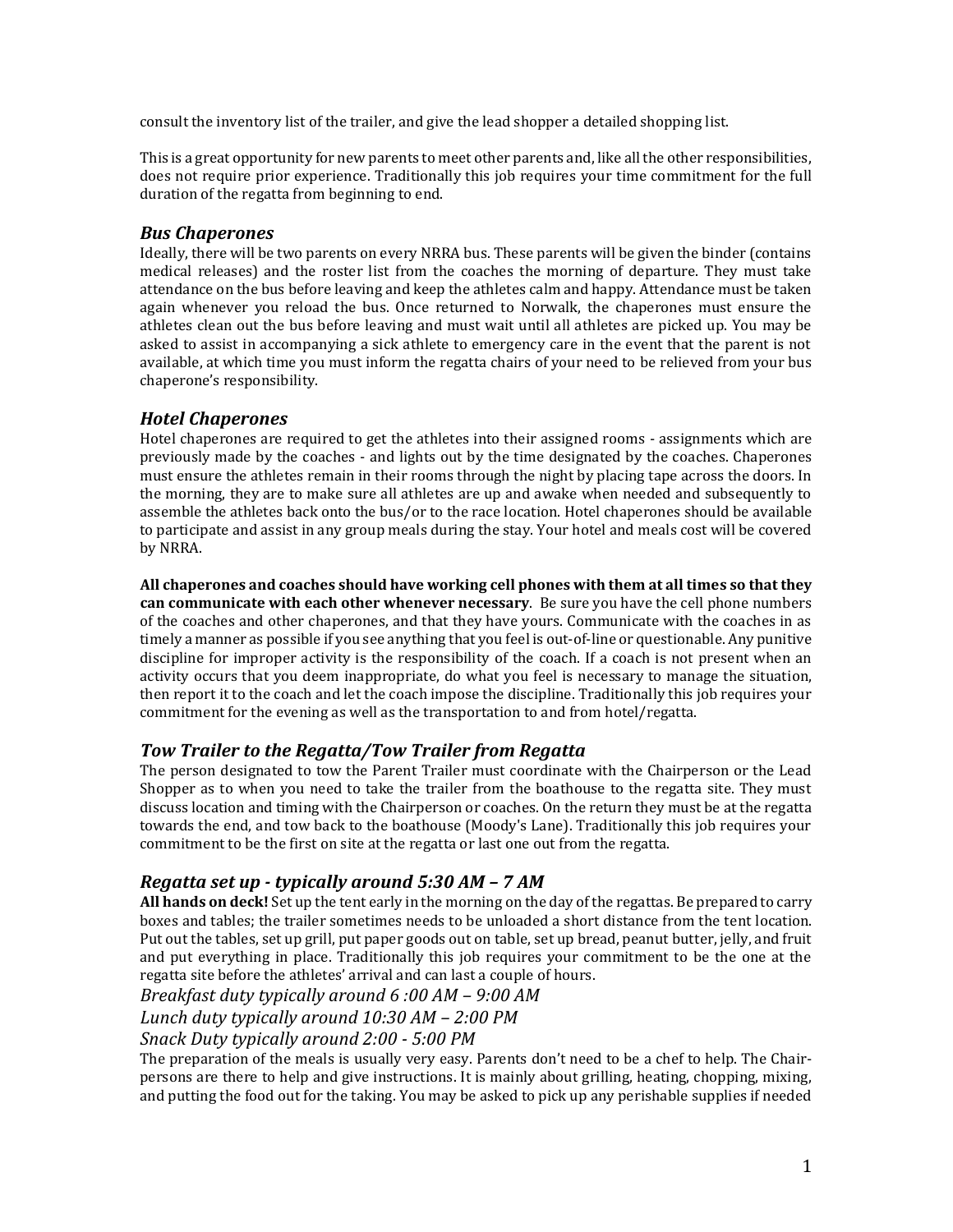(cold breakfast/coffee/bagels). Traditionally this job requires your commitment for 3 hours.

Tent breakdown typically is around 3:30 PM or at the end of the regatta. Clean up, take out trash, handle the items for recycling, break everything down and re-pack the trailer. Take home pots, pans, and other kitchen utensils that we are not able to clean on location, and bring back to the trailer the next day. Traditionally this job requires your commitment for 2 to 3 hours near, or at, the end of the regatta.

# *Food shoppers*

Work with the Chairperson on the menu. The Lead Food shopper will assign items for each shopper to purchase; buy the items needed; wash all fruit and vegetables; get the perishable items into coolers; any non-perishable items should get into the trailer BEFORE it leaves the day/night before; submit receipts to the NRRA Parent Treasurer for reimbursement. Traditionally this job requires your commitment to 2 to 3 hours of shopping and timely delivery of goods as instructed by lead shopper.

# *Inventory Trailer*

The day AFTER the regatta at the club: straighten out all the stuff in the trailer; follow the latest inventory list and make all necessary updates and forward (via e-mail) the list to Inventory/Trailer Lead or chair of the next regatta. Traditionally this job requires your commitment of 2 to 3 hours soon after the trailer returns from the regatta as well as communicating with regatta chairs.

# **G. Regatta Food Guidelines**

*Developed for the Parent Organization by Carolyn McDonough and Catharine Labine- Fall 2013*

**Foods to be avoided:** Any food that takes too much time or energy to digest, or causes gastrointestinal disturbance, or worse aggravates a disease process or provokes allergic response. We have athletes who have moderate to life-threatening, tree nut allergies. Please plan alternatives for this population.

#### *What are some examples of foods that can be difficult or slow to digest?*

- High fat: red meat, cheeseburgers, sausage, bacon, cheese, ice cream
- Fried foods: doughnuts, fries, potato chips
- Acidic foods: such as heavy tomato sauce, orange juice
- Candy
- Even low-fat dairy if lactose intolerance is an issue

#### **Ideal Breakfast Choices:**

- Whole wheat tortillas/rolls with scrambled/fried eggs (cheese optional)
- Pancakes/French Toast
- Hard Boiled Eggs
- Yogurt parfaits (low-fat vanilla or plain yogurt with thawed frozen berries, honey and granola)
- Bagel/bread/tortilla with peanut butter and honey/jam
- Nutrigrain/granola bars
- Oatmeal
- Fresh fruit: bananas, apples, grapes, watermelon

#### **Ideal Lunch Choices:**

- Grilled chicken or sliced turkey sandwiches with lettuce and avocado
- Breaded chicken fingers
- Green salad with grilled chicken
- Soup with chicken and noodles
- Chicken chili
- Chicken and low-fat cheese quesadillas
- Veggie burgers
- Pesto pasta salad/cauliflower rice salad/quinoa salad with grilled chicken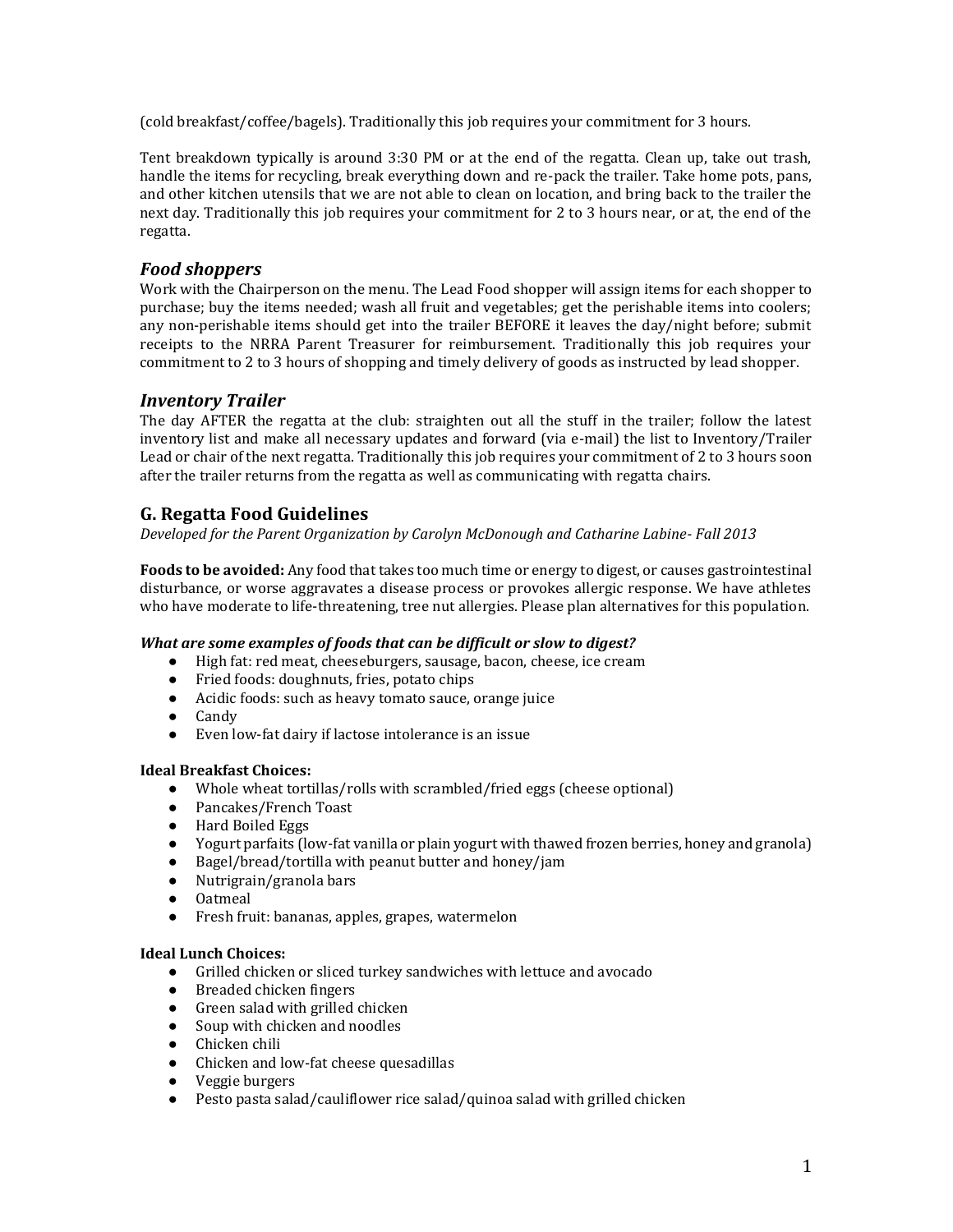● Lean hamburgers

#### **Ideal Snacks Choices:**

- Homemade trail mix: mixed nuts with dried fruit
- Hummus with veggies
- Celery sticks with peanut butter and raisins
- Chocolate milk-almond milk if allergies or issues with lactose
- Low-sugar energy drinks
- Coconut water
- Granola bars
- Fresh fruit: bananas, apples, grapes, watermelon

**Food timing:** Here are some suggestions for a range of foods that can be consumed on a timeline prior to exercise….

#### 3-4 hours before competition

Fresh fruit, bread, bagels, oatmeal, pasta (no tomato sauce), baked potato, cereal with milk, yogurt, toast with peanut butter, lean meat, quinoa, avocado, hummus, water, coconut water

#### 2-3 hours before competition

Fresh fruit, bread, bagels, pasta (no tomato sauce), low-fat yogurt, water

#### 1 hour or less before competition

Apple slices, banana, watermelon cubes, a small serving of grapes, energy gels, diluted sports drinks, water

#### The follow-up question is: *what should athletes eat to aid recovery?*

First, one should take care of fluid/electrolyte loss with water or a diluted sports drink and perhaps a salty food.

Current thought about nutrition recovery centers around a one-hour window for proper intake of carbohydrate and protein (4:1 as higher uptake of protein slows rehydration; approximately 0.5 grams carbohydrate for each pound of body weight). A body's refueling continues for several hours after exercise at a slower rate.

● Proper refueling is especially important for athletes racing multiple events.

Since smoothies are an impractical regatta food choice, one could instead eat a banana with peanut butter, peanut butter on celery with raisins, yogurt with berries, granola and honey, hummus and vegetables, quinoa salad. Trail mix with proper carbohydrate to protein ratio is a fine choice. Young athletes like chocolate milk, though the refined sugar is problematic. Energy bars are a reasonable choice; again the refined sugar is an issue.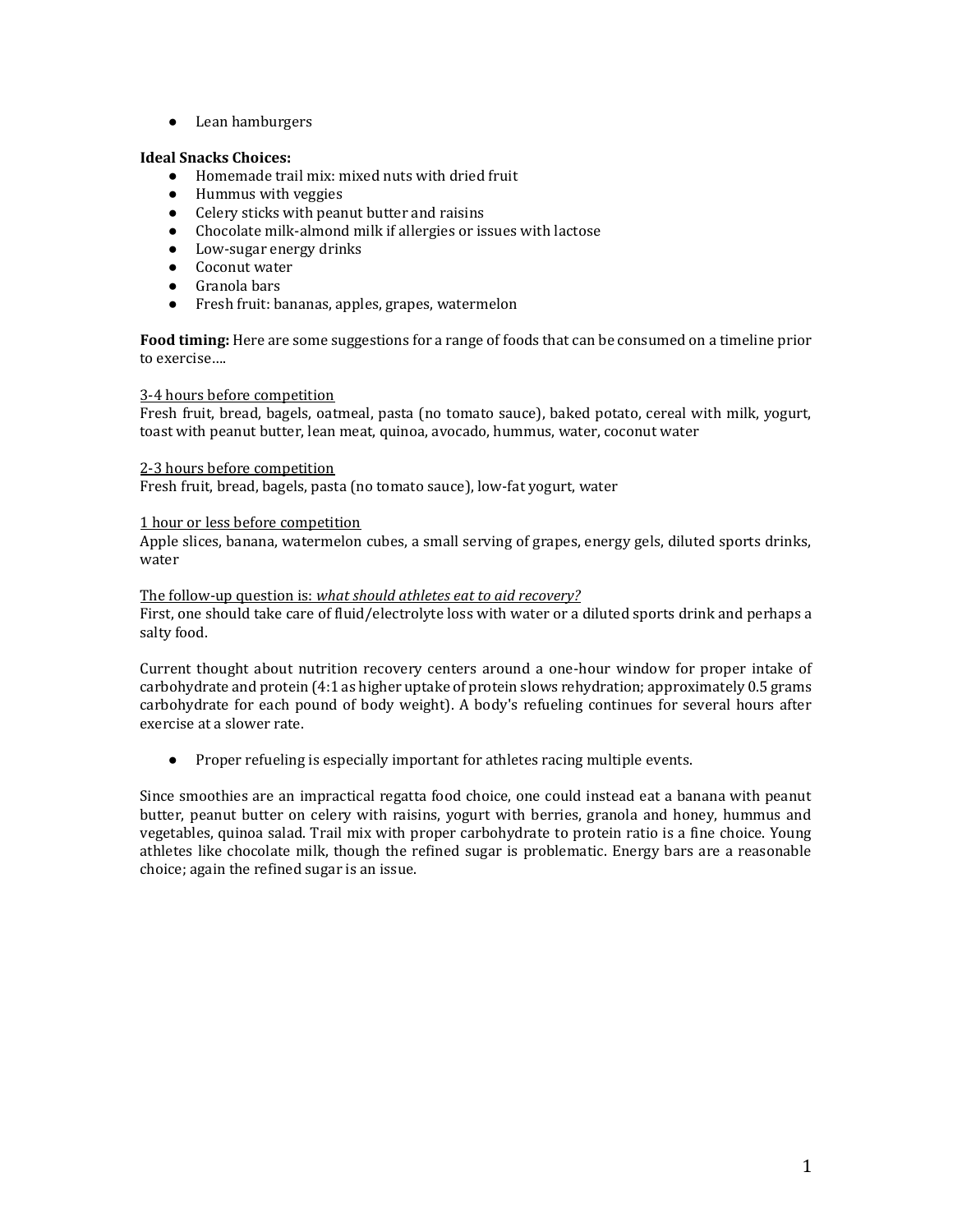

# **Statement of Understanding**

By signing below, I acknowledge that I have read the NRRA Youth Program Code of Conduct and daily policies in their entirety as detailed in the NRRA Handbook. I agree to abide by the rules of the Norwalk River Rowing Association as stated. I will abide by my coaches' direction, the rules of rowing, and by all other operating guidelines implemented by NRRA.

I understand my commitment to my teammates and to this rowing program and that I am accountable for my behavior.

I understand that any violation of the Code of Conduct may result in disciplinary action deemed appropriate by the coaching staff and Executive Director.

I understand that rowing will include close proximity to others during the course of practice and races and that I will take personal responsibility to reasonably protect myself and my teammates from the spread of germs and viruses.

Signed,

\_\_\_\_\_\_\_\_\_\_\_\_\_\_\_\_\_\_\_\_\_\_\_\_\_\_\_\_\_\_\_\_\_\_\_\_\_\_\_\_\_\_\_\_ \_\_\_\_\_\_\_\_\_\_\_\_\_\_\_\_\_\_\_\_\_\_\_\_\_\_\_\_\_\_\_\_\_\_\_\_\_\_\_\_\_\_\_\_ Rower's Signature **Parent/Guardian Signature** 

\_\_\_\_\_\_\_\_\_\_\_\_\_\_\_\_\_\_\_\_\_\_\_\_\_\_\_\_\_\_\_\_\_\_\_\_\_\_\_\_\_\_\_\_ \_\_\_\_\_\_\_\_\_\_\_\_\_\_\_\_\_\_\_\_\_\_\_\_\_\_\_\_\_\_\_\_\_\_\_\_\_\_\_\_\_\_\_\_ Printed Name Printed Name

Date **Date** Date **Date** 

\_\_\_\_\_\_\_\_\_\_\_\_\_\_\_\_\_\_\_\_\_\_\_\_\_\_ \_\_\_\_\_\_\_\_\_\_\_\_\_\_\_\_\_\_\_\_\_\_\_\_\_\_